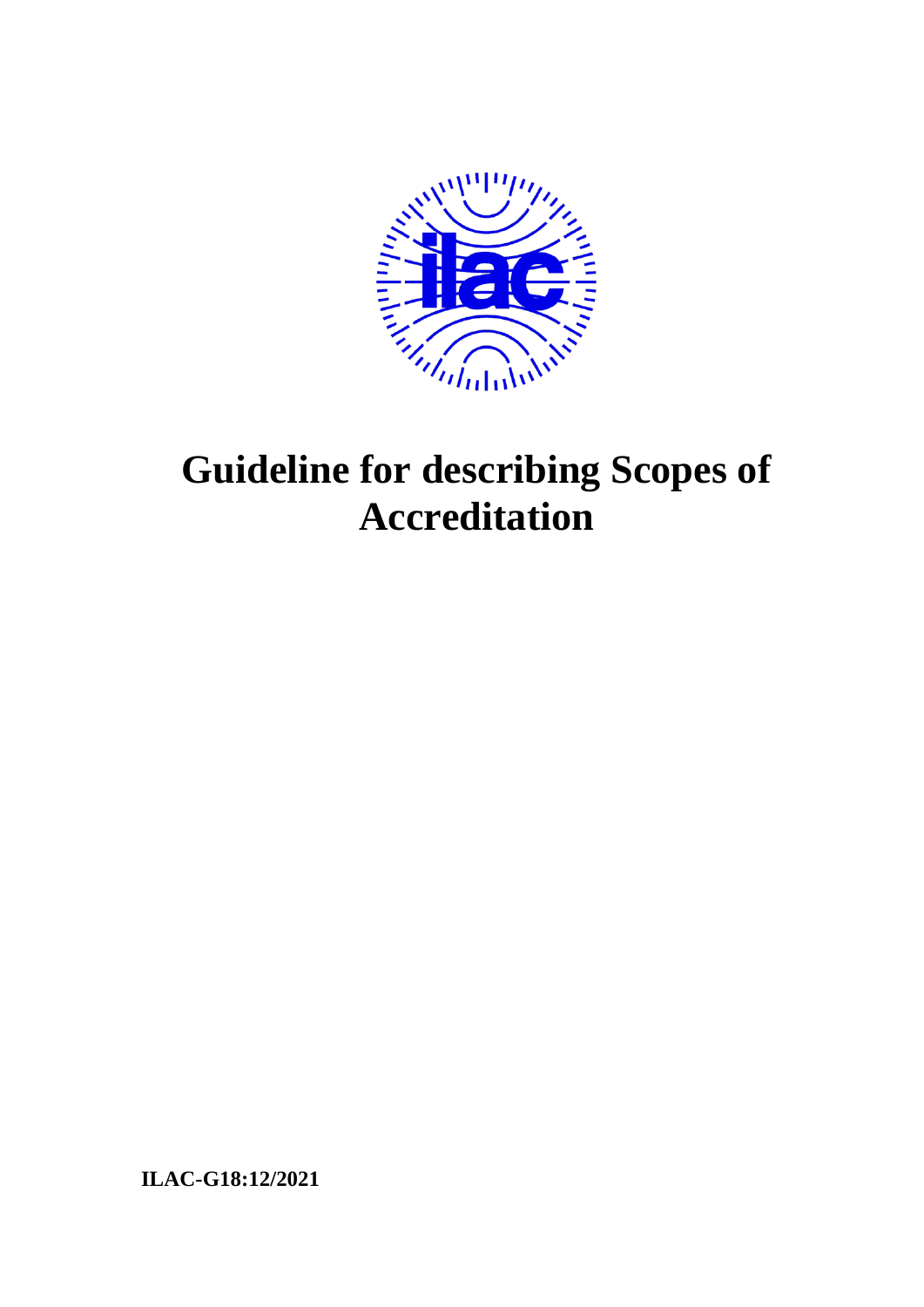#### **About ILAC**

ILAC is the global association for the accreditation of laboratories, inspection bodies, proficiency testing providers and reference material producers, with a membership consisting of accreditation bodies and stakeholder organisations throughout the world.

It is a representative organisation that is involved with:

- the development of accreditation practices and procedures,
- the promotion of accreditation as a trade facilitation tool,
- supporting the provision of local and national services,
- the assistance of developing accreditation systems,
- the recognition of competent testing (including medical) and calibration laboratories, inspection bodies, proficiency testing providers and reference material producers around the world.

ILAC actively cooperates with other relevant international organisations in pursuing these aims.

ILAC facilitates trade and supports regulators by operating a worldwide mutual recognition arrangement – the ILAC Arrangement - among Accreditation Bodies (ABs). The data and test results issued by laboratories, and inspection bodies, collectively known as Conformity Assessment Bodies (CABs), accredited by ILAC Accreditation Body members are accepted globally via this Arrangement. Thereby, technical barriers to trade, such as the re-testing of products each time they enter a new economy is reduced, in support of realising the free-trade goal of "accredited once, accepted everywhere".

In addition, accreditation reduces risk for business and its customers by assuring that accredited CABs are competent to carry out the work they undertake within their scope of accreditation.

Further, the results from accredited facilities are used extensively by regulators for the public benefit in the provision of services that promote an unpolluted environment, safe food, clean water, energy, health and social care services.

Accreditation Bodies that are members of ILAC and the CABs they accredit are required to comply with appropriate international standards and the applicable ILAC application documents for the consistent implementation of those standards.

Accreditation Bodies having signed the ILAC Arrangement are subject to peer evaluation via formally established and recognised regional cooperation bodies using ILAC rules and procedures prior to becoming a signatory to the ILAC Arrangement.

The ILAC website provides a range of information on topics covering accreditation, conformity assessment, trade facilitation, as well as the contact details of members. Further information to illustrate the value of accredited conformity assessment to regulators and the public sector through case studies and independent research can also be found at [www.publicsectorassurance.org.](http://www.publicsectorassurance.org/)

#### **For more information, please contact:**

**The ILAC Secretariat** PO Box 7507 Silverwater NSW 2128 Australia Phone: +61 2 9736 8374 Email: [ilac@nata.com.au](mailto:ilac@nata.com.au) Website: [www.ilac.org](http://www.ilac.org/) [@ILAC\\_Official](https://twitter.com/ILAC_Official) M <https://www.youtube.com/user/IAFandILAC>

#### **© Copyright ILAC 2021**

ILAC encourages the authorised reproduction of its publications, or parts thereof, by organisations wishing to use such material for areas related to education, standardisation, accreditation, or other purposes relevant to ILAC's area of expertise or endeavour. The document in which the reproduced material appears must contain a statement acknowledging ILAC's contribution to the statement.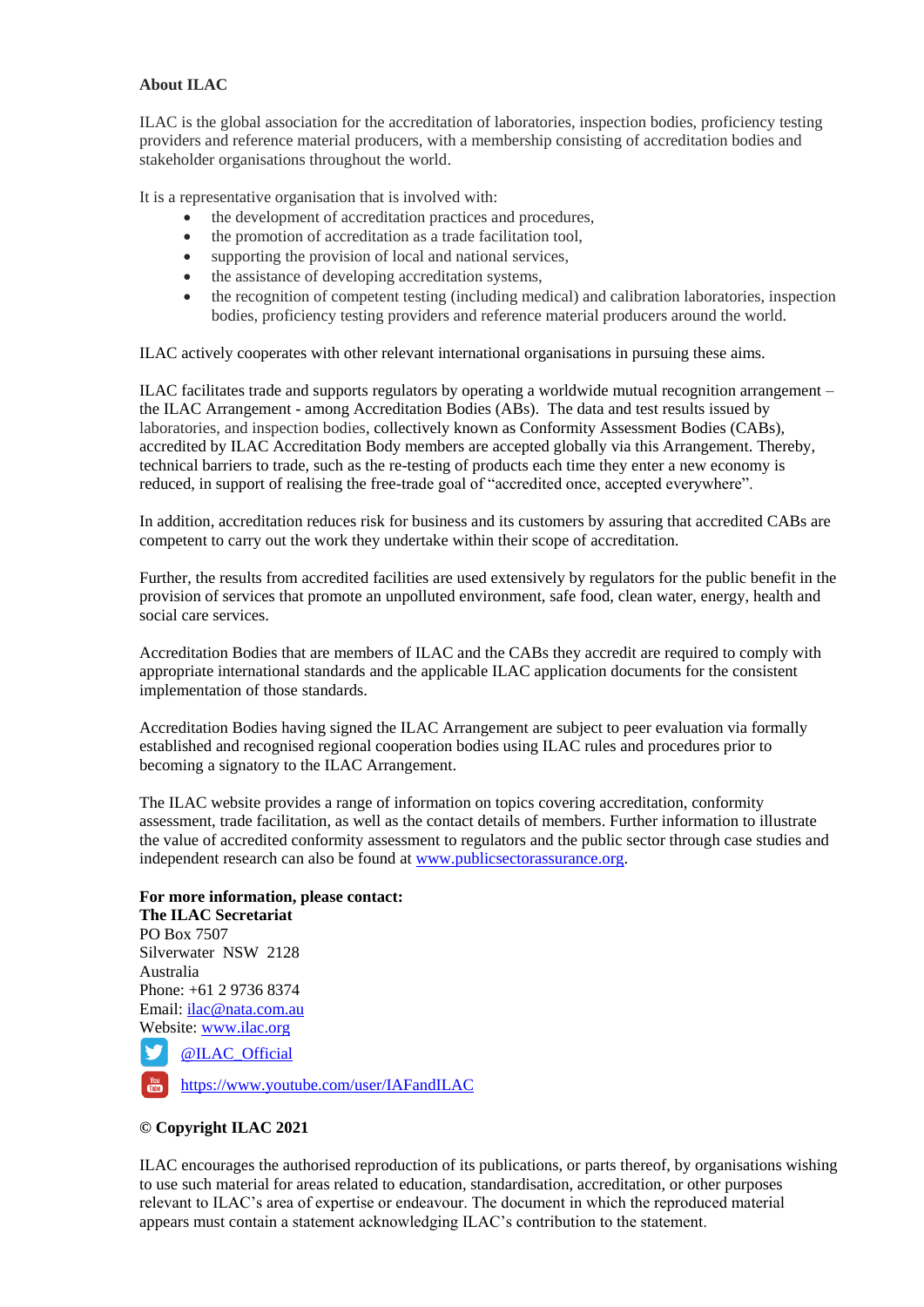## **TABLE OF CONTENTS**

| 1.1 |  |
|-----|--|
| 1.2 |  |
|     |  |
|     |  |
|     |  |
|     |  |
|     |  |
|     |  |
|     |  |
|     |  |
|     |  |
|     |  |
|     |  |
|     |  |
|     |  |
|     |  |

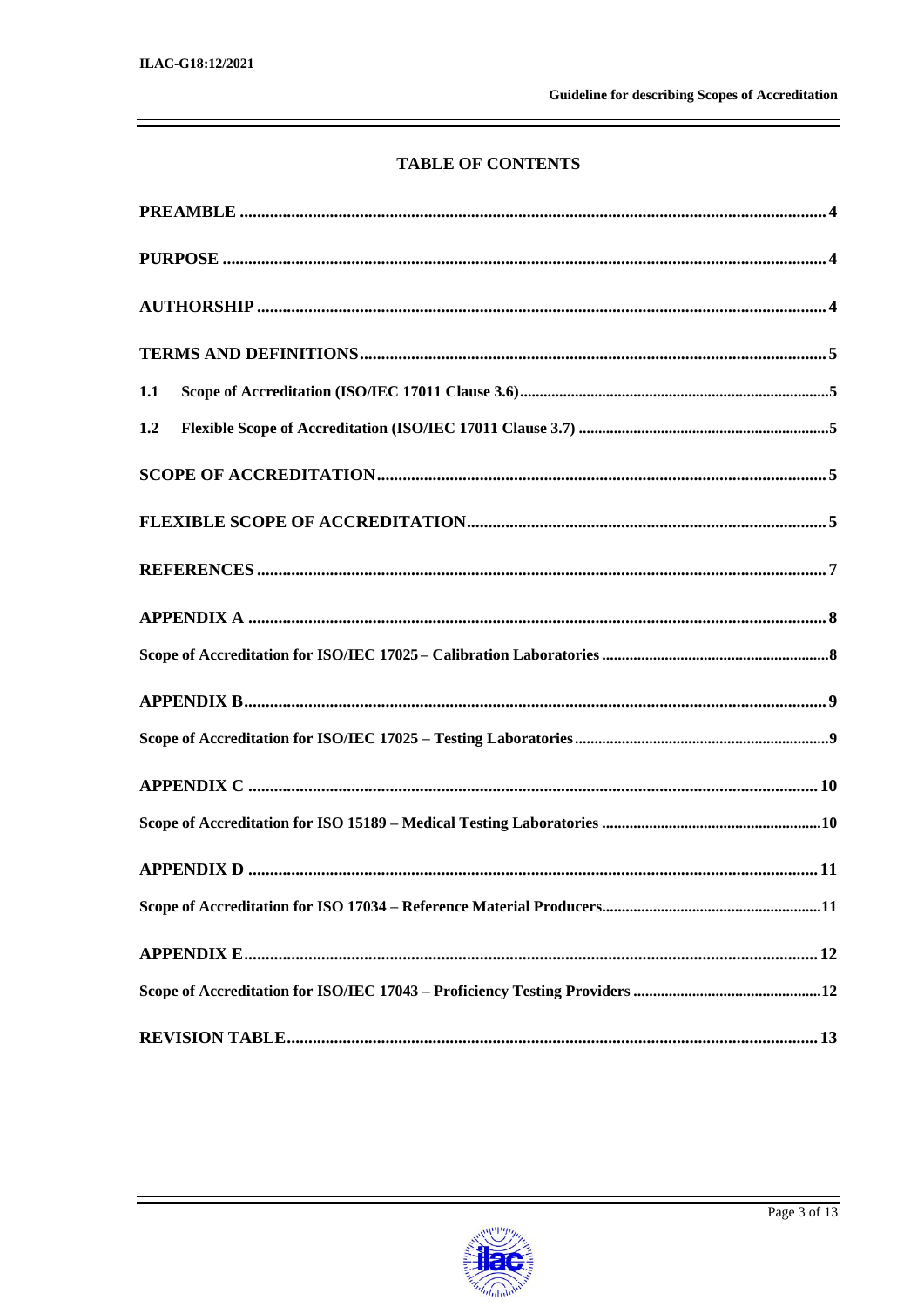#### <span id="page-3-0"></span>**PREAMBLE**

The scope of accreditation of a Conformity Assessment Body (CAB) is the formal statement issued by an Accreditation Body (AB) of the specific conformity assessment activities which a CAB is accredited for and hence competent to perform. The minimum information (scope parameters) needing to be included in the scope of accreditation is detailed in ISO/IEC 17011 Sub-clause 7.8.3.

Scopes of accreditation are specific when defining the conformity assessment activities for which a CAB is accredited. Accordingly, a CAB cannot modify the activities covered without advising the AB and undergoing some level of assessment.

When a CAB requests an extension to its scope of accreditation, the assessment approach will be dependent on whether the scope is flexible or not and on the AB's procedures.

Flexible scopes of accreditation may allow a CAB to claim accreditation for changed methodologies or other scope parameters in accordance with the procedure(s) defined by the AB.

#### <span id="page-3-1"></span>**PURPOSE**

The purpose of this publication is to provide guidance to ABs in how to describe scopes of accreditation in order to allow an effective and harmonised application among ILAC signatories in relation to the relevant International Standards.

#### <span id="page-3-2"></span>**AUTHORSHIP**

This publication was developed by the 'Scopes' Working Group within the ILAC Accreditation Committee (AIC) with specific input to the annexes from the relevant Working Groups of the AIC.

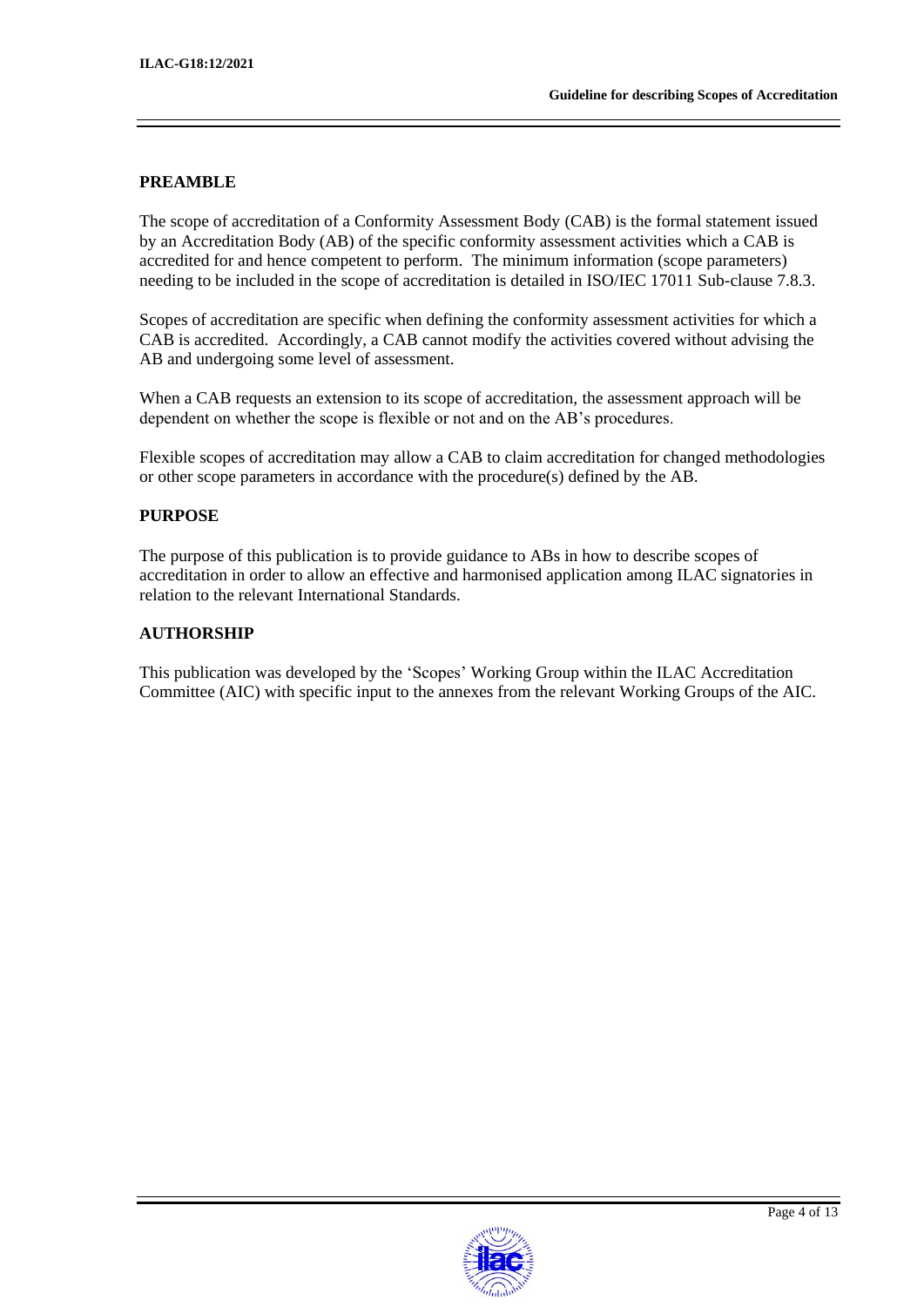## <span id="page-4-1"></span><span id="page-4-0"></span>**TERMS AND DEFINITIONS**

### **1.1 Scope of Accreditation (ISO/IEC 17011 Clause 3.6)**

*Specific conformity assessment activities for which accreditation is sought or has been granted.*

## <span id="page-4-2"></span>**1.2 Flexible Scope of Accreditation (ISO/IEC 17011 Clause 3.7)**

*Scope of accreditation expressed to allow Conformity Assessment Bodies to make changes in methodology and other parameters which fall within the competence of the Conformity Assessment Body as confirmed by the Accreditation Body.*

## <span id="page-4-3"></span>**SCOPE OF ACCREDITATION**

ISO/IEC 17011 Sub-clause 7.8.1 requires that the AB shall provide information about the scope of accreditation to the accredited CAB and make that information publicly available as required by Subclause 8.2.2. The information that is to be identified as a minimum is covered in Sub-clause 7.8.3 Items  $a) - h$ ).

For each type of CAB listed in Sub-clause 7.8.3 Items c) - f), a separate Appendix to this document provides additional information.

*NOTE: Appendices for CABs listed in Sub-clause 7.8.3 Items a), g) and h) have not been provided as these relate to conformity assessment activities not covered under the ILAC Arrangement. Guidance on how to describe scopes of accreditation for Inspection Bodies (Sub-clause 7.8.3 Item b)) is covered by ILAC-G28.*

The description and assessment of the scope of accreditation represents the core of the accreditation process. The role of the AB is to ensure (to an adequate degree of confidence) that the CAB has the competence to perform all the services defined in the scope of accreditation.

## <span id="page-4-4"></span>**FLEXIBLE SCOPE OF ACCREDITATION**

The main feature of a flexible scope of accreditation is the manner in which grouped items are described. The grouping of items recognises common competencies required to perform the conformity assessment activities relating to these items.

It is not mandatory for ABs to offer flexible scopes of accreditation and the guidance provided within this document only applies where the AB chooses to allow this service to CABs.

The level of detail included in the scope of accreditation will depend on the degree of flexibility that is offered by the AB. When an AB has granted a flexible scope of accreditation, this should be clear from the information that is publicly available as required by ISO/IEC 17011 Sub-clause 8.2.2 and the AB's procedure(s) for how it manages flexible scopes of accreditation.

The benefit of a flexible scope of accreditation is that the CAB has the recognised ability to modify methodology or other parameters, validate or verify the changes and apply them without having to request the AB for an extension to its scope of accreditation. Such modifications to methodology or other scope parameters, however, are not to cover new competencies which have not previously been assessed by the AB and hence not covered by the scope of accreditation. It is expected that the AB defines what is considered a new competency.

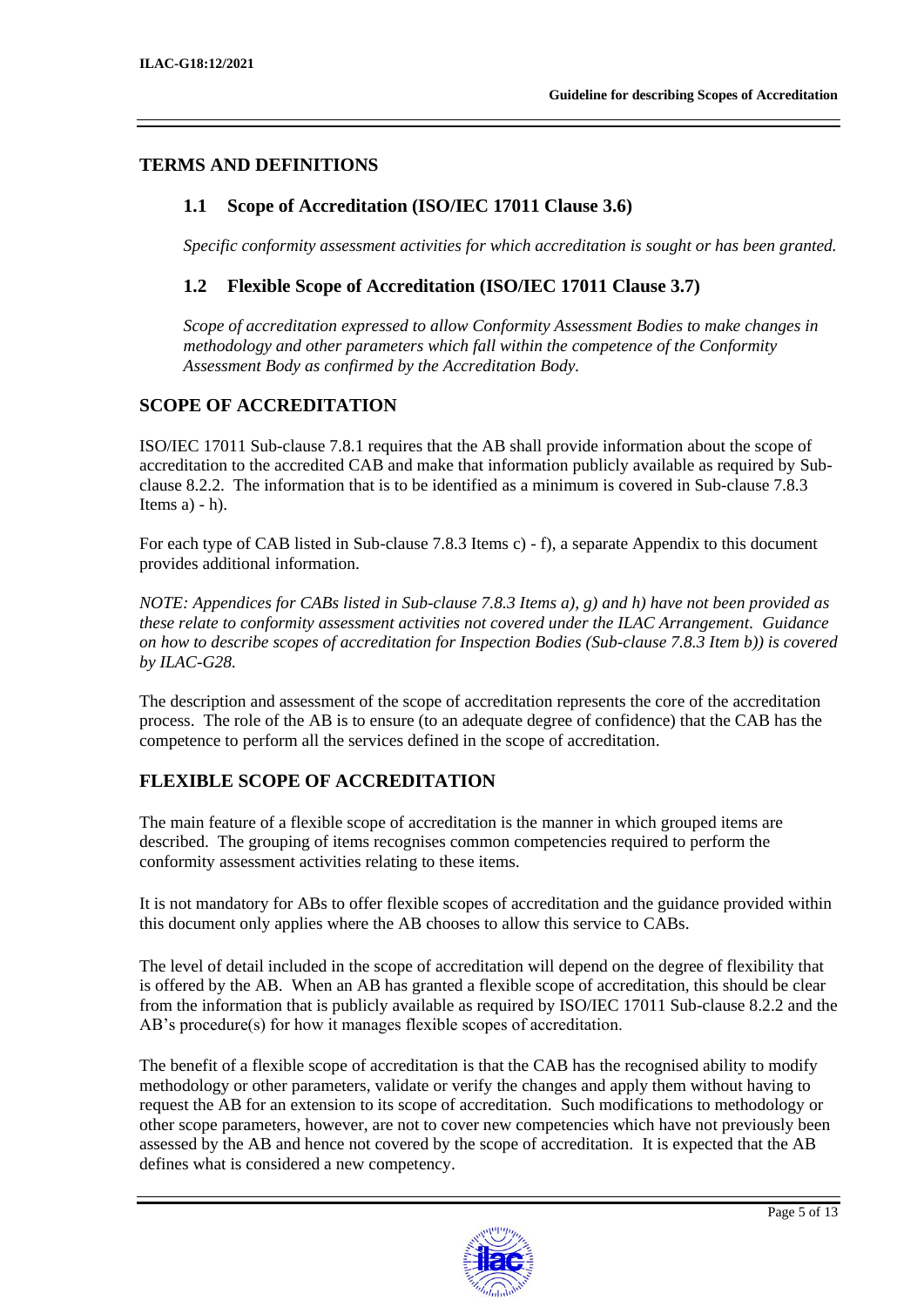ISO/IEC 17011 Sub-clause 7.8.4 states when the AB uses a flexible scope of accreditation, it shall have documented procedures on how it addresses and manages flexible scopes. The procedure(s) is to include how the AB addresses Sub-clause 7.8.3 Items a) to h) including specifying how the information required for Items a) to h) will be maintained and made available on request.

The AB's procedure(s) for the management of flexible scopes of accreditation can be based on the degree(s) of flexibility associated with the scope parameters required by ISO/IEC 17011 Sub-clause 7.8.3. The degree of flexibility awarded can vary between technical disciplines and conformity assessment activities and the approach should be controlled by the AB taking into consideration the level of risks associated with the activity.

When granting a flexible scope of accreditation the following requires consideration:

a) Retention of information of the specific conformity assessment activities conducted by a CAB under its flexible scope.

The information is to be kept current in order to provide transparency of the conformity assessment activities covered by the flexible scope.

The process on how this information is to be kept current and available to interested parties is to be determined by the AB (e.g., the CAB may be responsible for maintaining an up-to-date listing or the AB maintains the listing which is updated following notification by the CAB).

- b) Established responsibilities for the management of the flexible scope.
- c) The CAB's competency to perform and manage modifications including but not limited to the following:
	- i) access to all the necessary resources (e.g., personnel and authorisations, equipment, facilities);
	- ii) handling and processing requests for activities not undertaken before but within the boundaries of the flexible scope;
	- iii) robustness of validation and/or verification procedures.

<span id="page-5-0"></span>The more detailed application and limitation of a flexible scope of accreditation for each type of CAB mentioned in Items c) - f) of ISO/IEC 17011 Sub-clause 7.8.3 is described in the Appendices to this document.

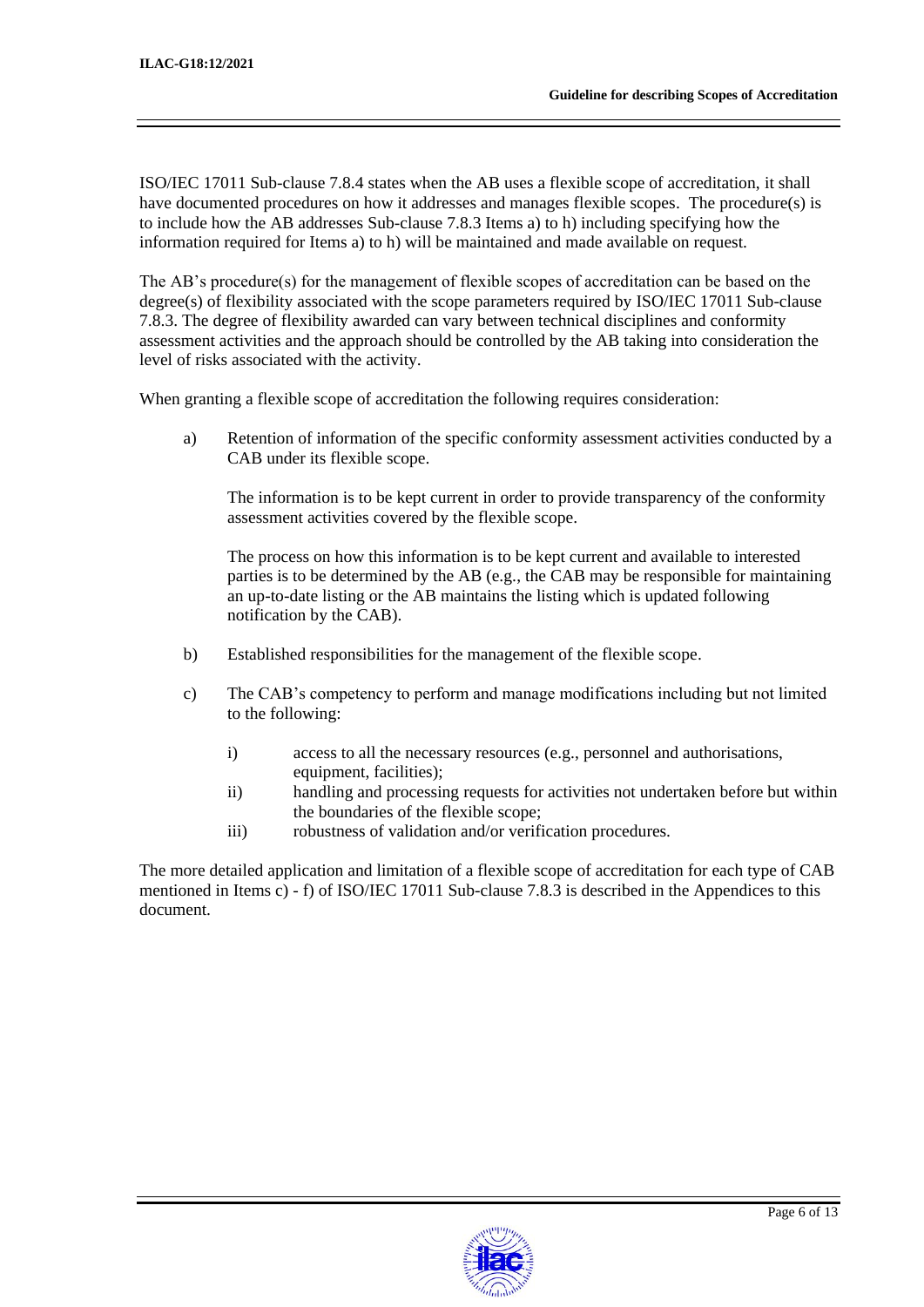### **REFERENCES**

- [1] ISO/IEC 17011:2017 *Conformity assessment - Requirements for accreditation bodies accrediting conformity assessment bodies*
- [2] ILAC G-28:07/2018 *Guideline for the formulation of scopes of accreditation for inspection bodies*
- [3] ISO/IEC 17025:2017 *General requirement for the competence of testing and calibration laboratories*
- [4] JCGM 200:2012 *International vocabulary of metrology - Basic and general concepts and associated terms (VIM) (ISO/IEC Guide 99:2007)*
- [5] ILAC P-14:09/2020 *ILAC policy for measurement uncertainty in calibration*
- [6] ISO 15189:2012 *Medical laboratories - Requirements for quality and competence*
- $^{[7]}$  ISO 22870:2016 *Point-of-care testing (POCT) Requirements for quality and competence*
- [8] ISO 17034:2016 *General requirements for the competence of reference material producers*
- [9] ISO/IEC 17043:2010 *Conformity assessment - General requirements for proficiency testing*

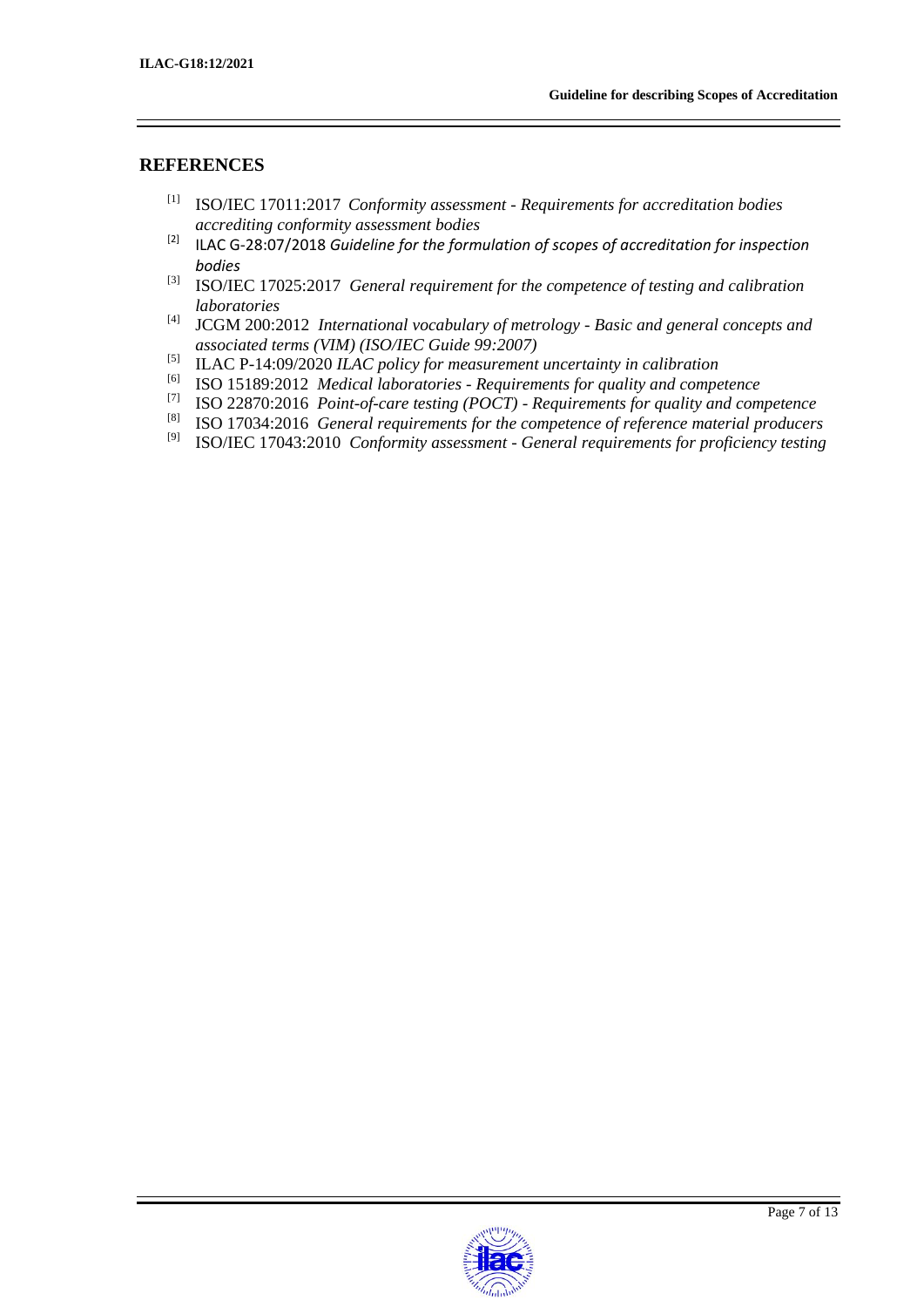## <span id="page-7-0"></span>**APPENDIX A**

## <span id="page-7-1"></span>**Scope of Accreditation for ISO/IEC 17025 – Calibration Laboratories**

ISO/IEC 17011 Sub-clause 7.8.3 Item c) requires the identification of the calibration or measurement method or procedure. This may be done by reference to a specific procedure or a generic description of a logical organization of operations used in a measurement (e.g., 'direct measurement against a reference'). (Refer to JCGM 200 Clause 2.5).

The measurement range and expanded measurement uncertainty may be expressed in many different ways (see ILAC P-14).

#### **A1.1 Flexible Scopes in Calibration**

In calibration, possibilities for flexible scopes are more limited than in testing. The examples provided below cannot be or do not have to be addressed by means of a flexible scope policy.

- *Flexibility concerning the performance of the method* Changes in methodology and other parameters which could affect the Calibration and Measurement Capability (CMC) (e.g., the calibration method, the measurement range or the measurement uncertainty) would be considered to fall outside of the calibration laboratory's existing competency and can therefore not be allowed under a flexible scope of accreditation.
- *Flexibility concerning instruments/material* The possibility for flexibility with respect to the type of instrument or material to be calibrated or measured can be limited or extended by the detail in which the device or the material is described within the CMC. In technical fields where a broad variety of devices can be calibrated by the specified calibration method, e.g., in electrical calibrations, a generic description such as "DC source" or "DC meter" would be sufficient.

#### • *Flexibility concerning the method*

In calibration, the use of in-house measurement procedures to specify the calibration methods included in the CMCs of the laboratory is common. As long as changes to the in-house measurement procedures do not contradict the topics described above in "Flexibility concerning the performance of the method", these procedures can be updated.

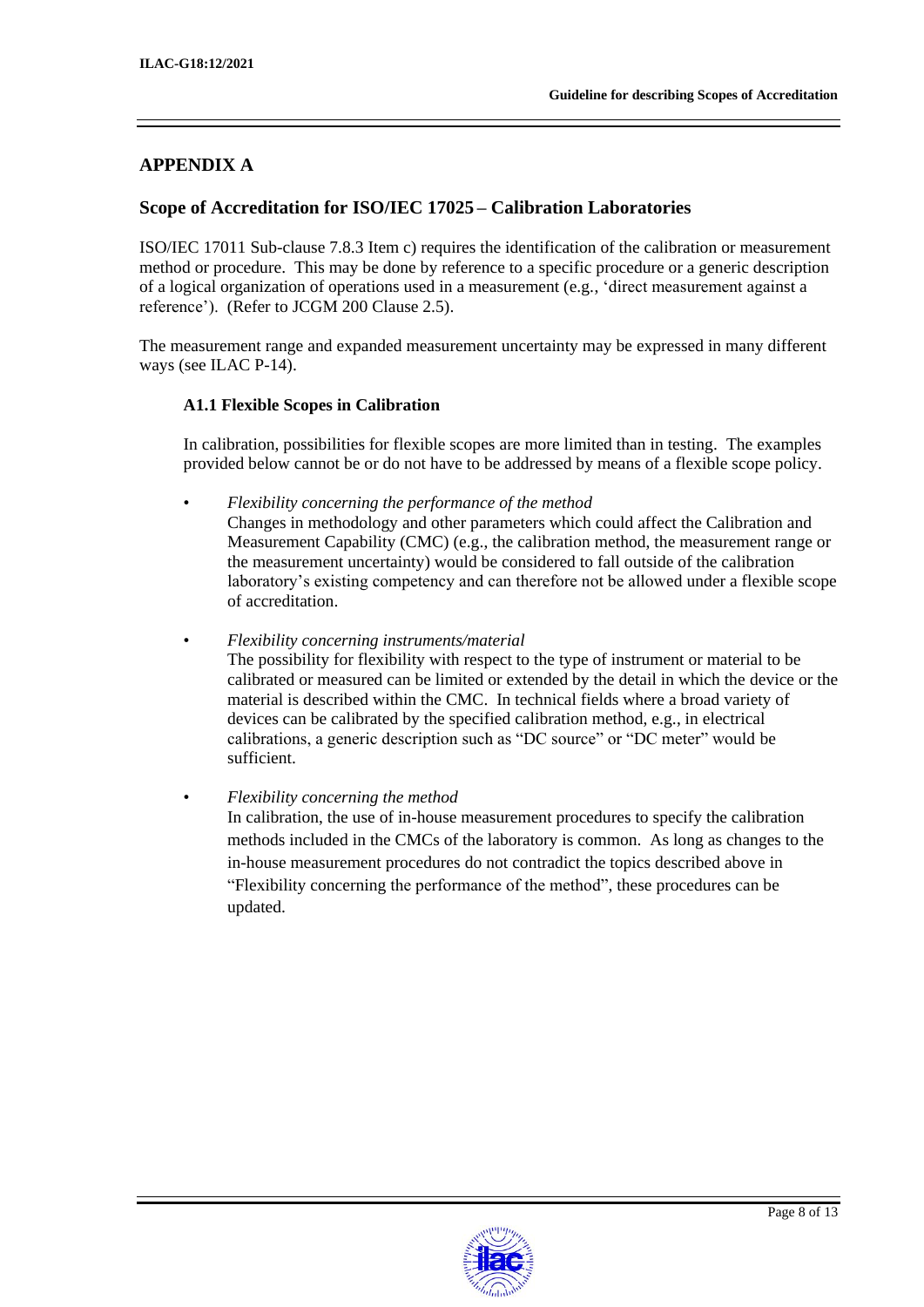## <span id="page-8-0"></span>**APPENDIX B**

## <span id="page-8-1"></span>**Scope of Accreditation for ISO/IEC 17025 – Testing Laboratories**

#### *Product testing and type/pattern approval*

In product testing and/or type/pattern approval, product or test standards may include a larger number of (often multidisciplinary) tests and each separate test is usually not specified. For example, International Organization of Legal Metrology (OIML) recommendations may contain a large number of different tests (e.g., physical, mechanical and electrical or electromagnetic compatibility tests) for the same measuring instruments. If all tests required cannot be performed by the CAB, then this should be clear from the scope of accreditation. Usually the applicable tests may be specified or the exempted tests may be specified (i.e. included or excluded from the scope of accreditation).

#### *Sampling activities*

ISO/IEC 17011 Sub-clause 7.8.3 does not provide specific requirements for the scope of accreditation of a CAB performing sampling activities. Sub-clause 7.8.3 Item d) applies regardless of whether sampling is done as a stand-alone activity or is associated with subsequent testing, however, the parameters, components or characteristics may be defined more generically. The scope of accreditation should be clear in regards to the objective of the sampling (e.g., sampling for subsequent physico-chemical and microbiological analysis of waters) and the type of sampling (e.g., grab, composite, membrane filtration, etc.).

#### **B1.1 Flexible Scopes in Testing Laboratories**

The possibility of adopting new standard methods, developing new in-house methods and modifying existing methods under a flexible scope does not include introduction of new measurement principles. A flexible scope can be established based on degrees of freedom for flexibility such as:

• *Flexibility concerning materials/products*

This may cover testing using the same measurement principle which is extended from determination of the mass fraction of cadmium in fruit, jams and other fruit products to the determination of the mass fraction in vegetable products. Another example is electromagnetic compatibility (EMC) tests for a wide variety of electric equipment.

- *Flexibility concerning components/parameters/characteristics* An example is the extension of the determination of the mass fraction of cadmium in food to the determination of the mass factions of trace elements in food by the same measurement principle.
- *Flexibility concerning the performance of the method* This flexibility allows for changes in the performance of a method for a given material or product type and a given parameter. This includes for example, the modification of measurement range and measurement uncertainty.
- *Flexibility concerning the method* This flexibility allows adoption of methods that are equivalent to methods already covered by accreditation. An example is ultrasonic testing of welds performed to similar methods from different standardization organizations.

<span id="page-8-2"></span>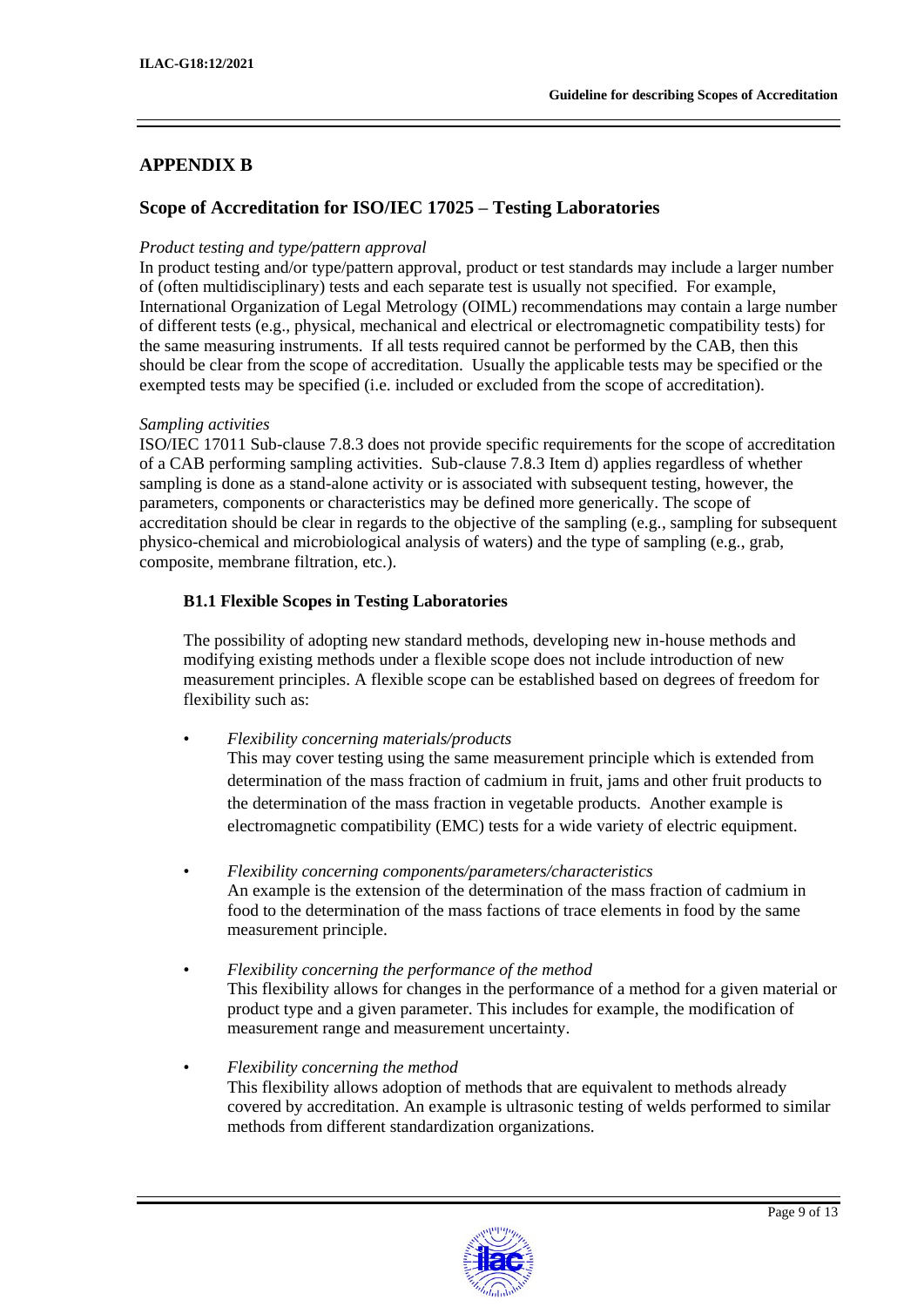## **APPENDIX C**

## <span id="page-9-0"></span>**Scope of Accreditation for ISO 15189 – Medical Testing Laboratories**

The scope of accreditation for medical examinations based on ISO 15189 follows the same principles as the scope of accreditation of an ISO/IEC 17025 testing laboratory and as required by ISO/IEC 17011 Sub-clause 7.8.3 Item d).

The scope of accreditation may be supplemented with 'medical laboratory fields' (e.g., clinical chemistry, anatomical pathology, medical microbiology and other pathology disciplines) and if needed also with 'medical laboratory sub-fields'.

#### *Test /technique /equipment*

Examinations are often determined by the instrument (analyser) used and in accordance with the manufacturer's instructions/protocol. Thus, a reference to the instrument (name of manufacturer and version/type) may provide unique identification of the method in the scope of accreditation. Adding the measurement principle could also be considered.

#### *Point Of Care Testing (POCT)*

For those POCT laboratories accredited to ISO 22870 in combination with ISO 15189, the scope of accreditation is to follow the same principles as for testing laboratories (including medical laboratories) as required by ISO/IEC 17011 Sub-clause 7.8.3 Item d).

#### **C1.1 Flexible Scopes in Medical Testing**

A flexible scope of accreditation in medical testing follows the same principles defined for an ISO/IEC 17025 testing laboratory flexible scope.

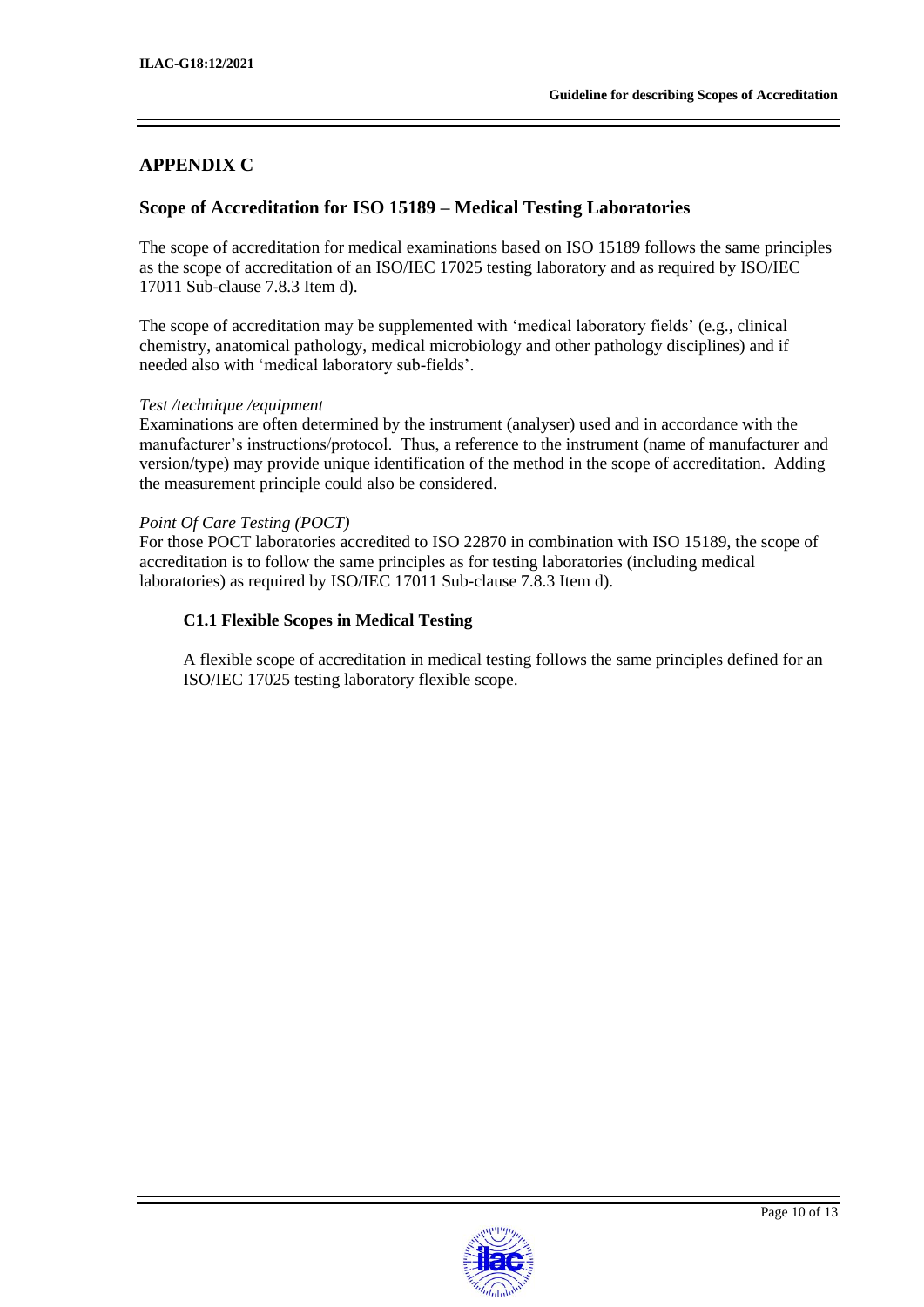## <span id="page-10-0"></span>**APPENDIX D**

## <span id="page-10-1"></span>**Scope of Accreditation for ISO 17034 – Reference Material Producers**

#### *Approach used to assign property values*

ISO/IEC 17011 Sub-clause 7.8.3 Item f) requires that the type of reference material is identified (certified reference material, reference material, or both), as well as the identification of the reference material matrix or artefact and the approach used to assign the property value.

The approach used to assign property values should be aligned with Clause 7.12 of ISO 17034 (e.g., whether it is using a single reference measurement procedure in a single laboratory, characterization of a non-operationally defined measurand using two or more methods of demonstrable accuracy in one or more competent laboratories, etc.).

#### *Range and property value capability*

For certified reference materials (CRMs) supporting the Joint Committee for Traceability in Laboratory Medicine (JCTLM) or the Key Comparison Database (KCDB) managed by the Bureau International des Poids et Mesures (BIPM, *English: International Bureau of Weights and Measures*) or being equivalent to such materials, the AB may consider specifying the measurement range and measurement capability (CMC).

#### **D1.1 Flexible Scopes in Reference Materials Producers**

As the need for accredited reference materials is growing, ABs are encouraged to allow a degree of flexibility for scopes to not restrict access to such materials.

If the Reference Materials Producer (RMP) performs its own measurements needed for characterization, changes to the manner in which property values are assigned would be considered to fall outside the RMP's existing competency and can therefore not be permitted under a flexible scope of accreditation.

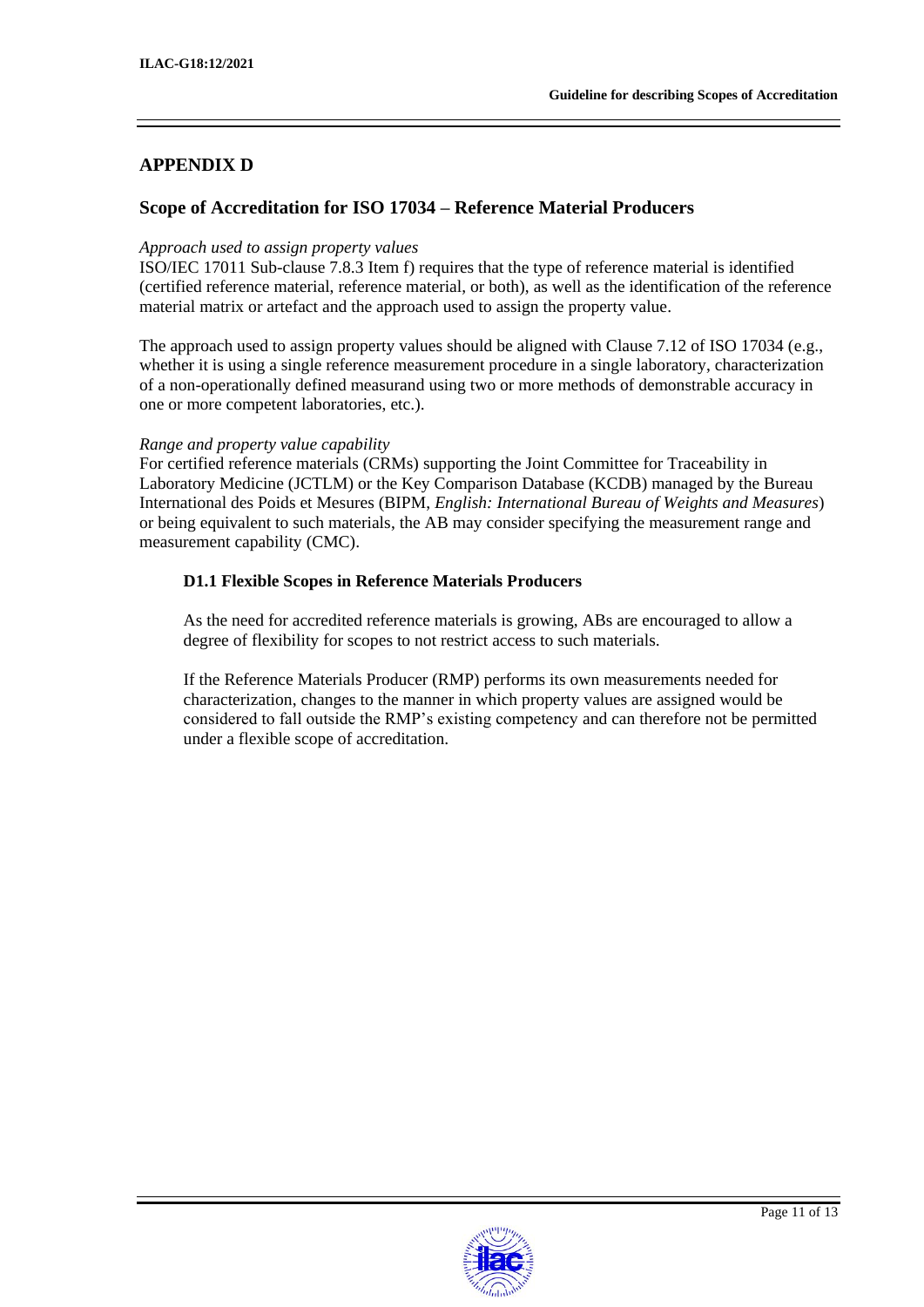## <span id="page-11-0"></span>**APPENDIX E**

## <span id="page-11-1"></span>**Scope of Accreditation for ISO/IEC 17043 – Proficiency Testing Providers**

#### *Schemes offered by the Proficiency Testing Providers*

The scope of accreditation may be supplemented with an identification of each particular Proficiency Testing (PT) scheme that has been accredited, this might take the form of a number or a particular name or some other distinct identifier.

#### *Type of PT items*

The type of PT item may be specific but may also be described by indicating a particular technical field or broken down into sub-fields which includes the PT item/matrix(ices). The degree of detail will depend on the specific nature of the PT scheme, along with the degree of flexibility that has been granted to the PT provider by the AB (see E1.1).

#### *Measurands or characteristics*

Whether the measurand(s) or characteristic(s) are grouped together in a generic group or not (e.g., as residues in fruits in contrast to a specific residue) will depend on the specific nature of the PT scheme.

#### **E1.1 Flexible Scopes in Proficiency Testing Providers**

To ensure that PT schemes can continue to develop in order to meet laboratory needs, it is strongly encouraged that all PT providers are granted a certain level of flexibility.

A flexible scope of a PT provider requires that the AB specifies the activities that fall within the competence of the PT provider. This includes the AB establishing the boundaries regarding groups of items and the measurements and characteristics performed.

The degrees of flexibility may include the PT schemes offered by the PT provider, type of PT items and measurands or characteristics to be identified, measured or tested. The degree of flexibility afforded should take into account the technical competence of the PT provider to obtain or produce suitable homogeneous and stable PT items with well-established and sufficiently accurate values of the targeted measurand as well as the technical competence for the test procedures used for analysis of these PT items.